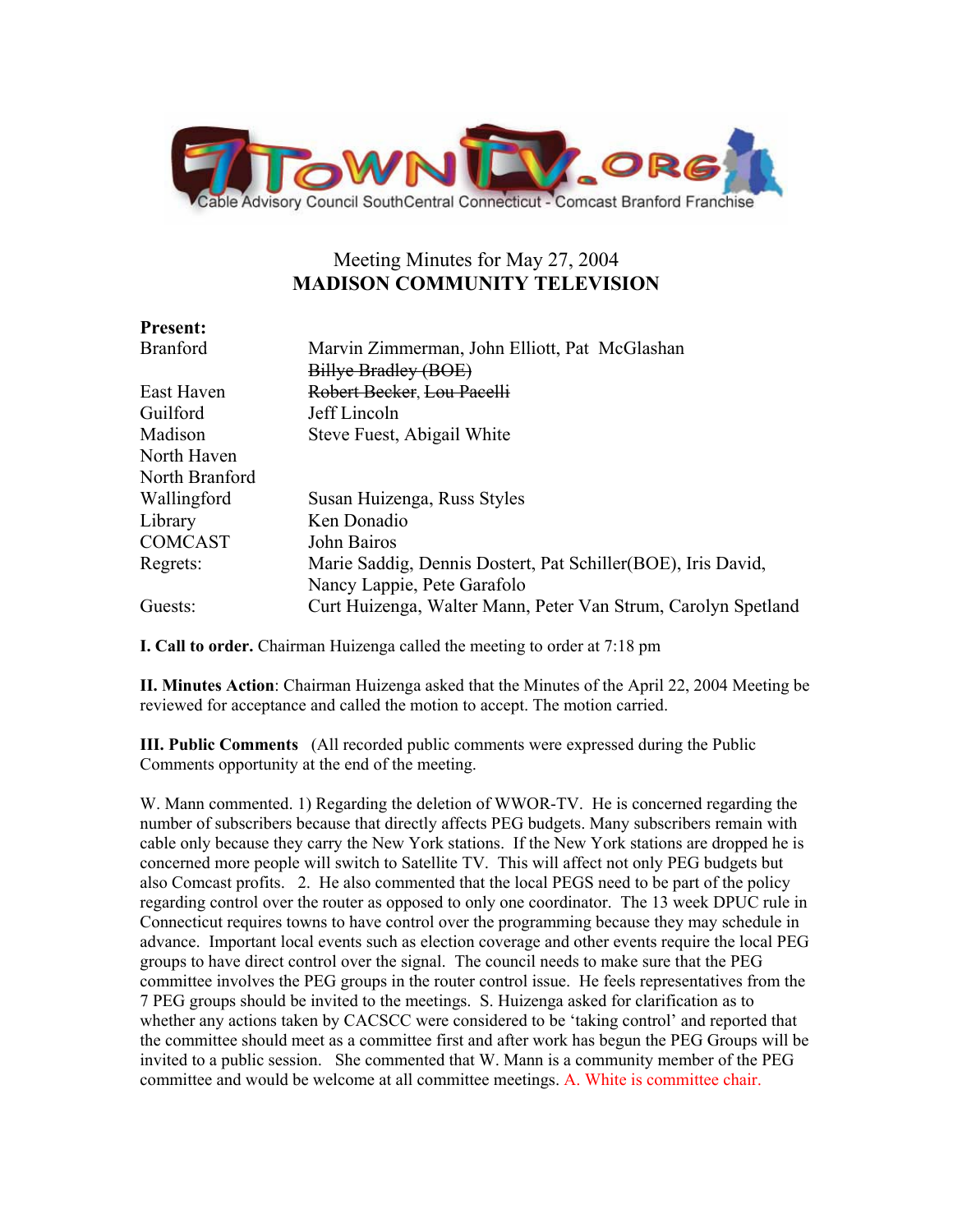Meeting should be scheduled. Router implementation for Public Access Channels has a target date of Sept. 04. (Please refer to timeline reference in the attachment.)

# **IV. Town Reports.**

## Branford. M. Zimmerman (R2)

Two Customer issues: 1) Customer requested telephone number for BCTV from Comcast and was unable to receive one from Comcast. 2) Appointment/Location problem with a Condo: A Customer attempted to set up an account and was told he was wrong about his own address which had a Unit number. He was unsuccessful in his attempts to clarify the situation until a supervisor was involved and then he was given an appointment. He waited four hours on a previous occasion for the representative to come, but the installer never arrived. PEG activities: Considering new equipment purchases and updates to facilities are under consideration by the town. New staff is working out well. BOE Updates: none to report

East Haven. No member present.

Guilford. J.Lincoln reporting. (R5) Customer issues: none to report PEG Activities: Outage was experienced last week. J. Lincoln and P. Garafolo have applied to remain as advisors for two more years. BOE Updates: none to report

Madison. A. White reporting. (R1) A. White welcomed Advisors to the Madison Host site. Some advisors toured location prior to start of meeting. Customer issues: none to report PEG activities: Reported that there are several new electronics purchases, waiting for soundproofing and new carpeting. News shows being planned. BOE Updates: none to report

North Branford. No member present

North Haven. Walter Mann reporting. (R4) Customer issues: none to report PEG activities: Planning coverage of the Memorial Day Parade. BOE Updates: none

Wallingford. R. Styles reporting/S. Huizenga. (R3) Customer issues: none to report PEG activities: Government events programming increasing. Arrangements for CAC Annual meeting next month including Bulletin Board Notice addressed. S. Huizenga has been reappointed to committee for two years. BOE Updates: BOE Appointment to CAC expected by annual meeting.

Library. K. Donadio reported. No updates.

# **V. Officers' Reports.**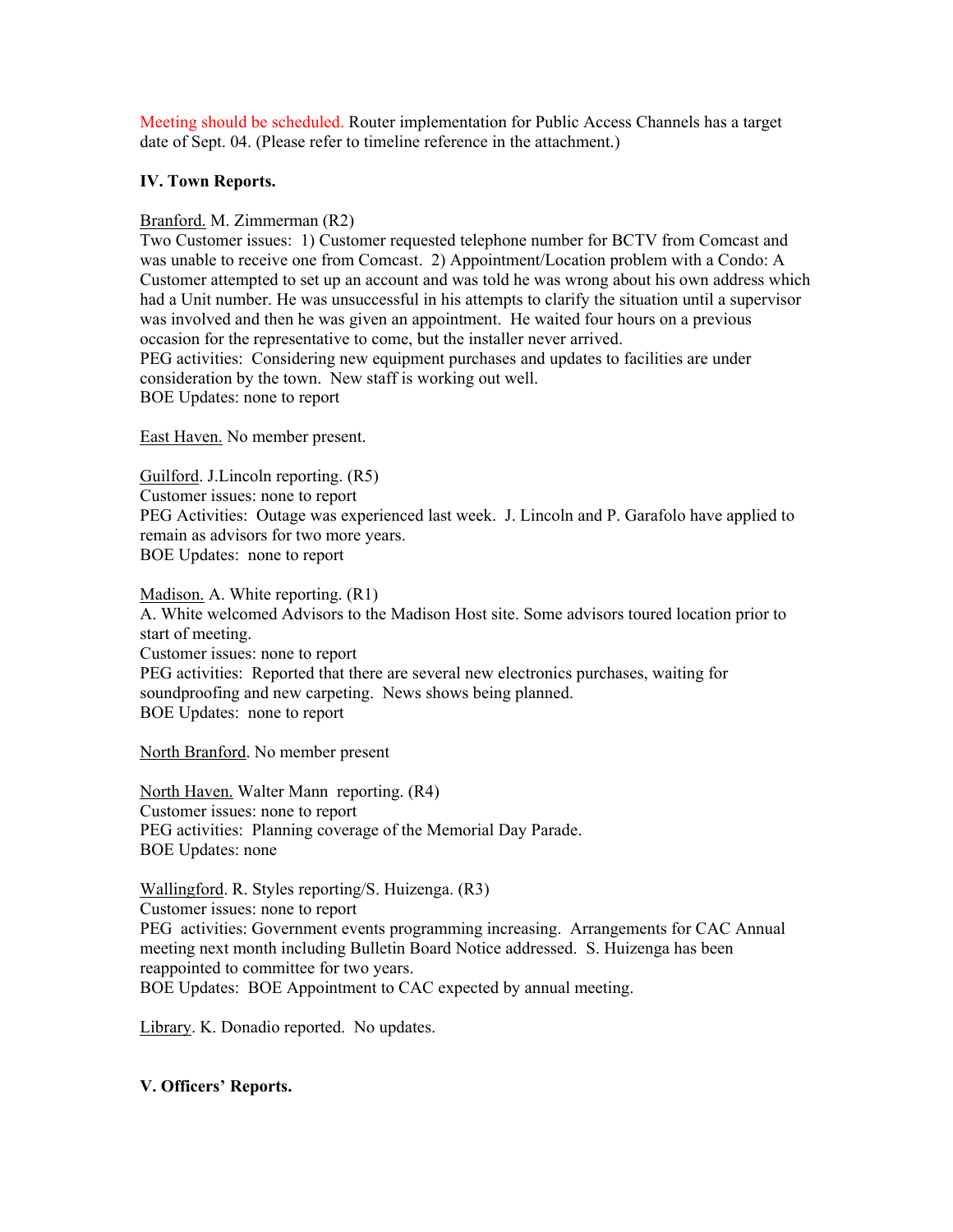Chairman: 1. Status of Router Installation  $\&$  specifications request: [See attachment]. A new Comcast technical contact, Brendan Clifford made initial contact with Chairman Huizenga on Friday May 21 $^{\text{st}}$ . A specification document and router schematic, originally requested in March, was to be delivered prior to this meeting but is still unavailable. Even though technical documents were not received the chairman attempted to build a proposal schematic. The router schematic and draft proposal created by S. Huizenga was distributed to the council. Discussion regarding town control over the router took place but a decision was deferred until more clarification on the technical capabilities is received. The PEG Committee will be responsible for setting a meeting date on 'What can be done' and 'What should be done' as expressed by J. Lincoln. The Five questions sent to B.Clifford were reviewed with J. Barios at this meeting.

1) Is Videocommander currently in the feed loop for local cable casting and therefore active? ANSWER J. Barios **YES** Discussion since no degradation of signal has been reported this is good news.

2) Will the downlink be available for June 15th Proposal as discussed and documented in the attached? ANSWER J. Barios **YES**

3) Can the schematic and scheduling instructions be made available YESTERDAY? ANSWER B. Clifford will send an excel schematic. Discussion: The larger questions remain about scheduling instructions, events capability, access, and security that would be in the requested manual.

4) Will technical support be available on our proposed 'live' shoot use of the VideoCommander on June 24th at 7 pm? ANSWER J. Barios **YES** 

5) Which level of VideoCommander has been installed? Answer was software version 1.2 for Windows. However it is still not clear which level of product was installed. Professional - Network per the intranet site descriptions? Clarification pending from COMCAST.

Immediate Meeting Action: John Bairos will attempt to bring a technical person to the meeting so that router issue can be discussed openly and with accurate information. S. Huizenga requested a meeting with the technical person be sceduled on June 4, 2004 at the Branford Comcast facility if possible. S.F, W.M, and Huizenga are expected to be in attendance to review technical capability of the router. **Regarding follow-up on scheduling Ed Channel via router for summer & annual meeting : Steve to handle in Madison, Jeff in Guilford, Susan in Wallingford. Note to go to Marie & Nancy & Billye for follow-up in East Haven, No. Branford & Branford respectively.**

Proposal Highlight: 1. Satellite as program back-fill for Ed channels in summer and cablecast window for CAC annual meeting in June. Ed representatives have been asked to confirm Ed scheduling contacts and discuss plan. Also router anticipated as means of getting more CTN coverage locally with less overhead for CTN. [see new business] 2. Client survey for website relaunch was distributed. Redesign is officially part of Quinnipiac e-media Grad class on digital project management and will be modified from current flash site to site similar to original proposal when AT&T was cable provider. Relaunch of site to be concurrent with annual meeting and part of the public relations fro the meeting. 3. Speaker for the annual meeting will be Paul Janensch Courant and WNPR Conn. Public Radio commentator. He has waived the honorarium. Topic will be consideration in producing 'hometown news' programming. Please plan to attend and invite PEG Members and public. 4. Business card and magnets were distributed to some council members. The balance will be distributed at Annual Meeting. Style approved. 5. Nominations committee has been active in reviewing leadership needs for next year.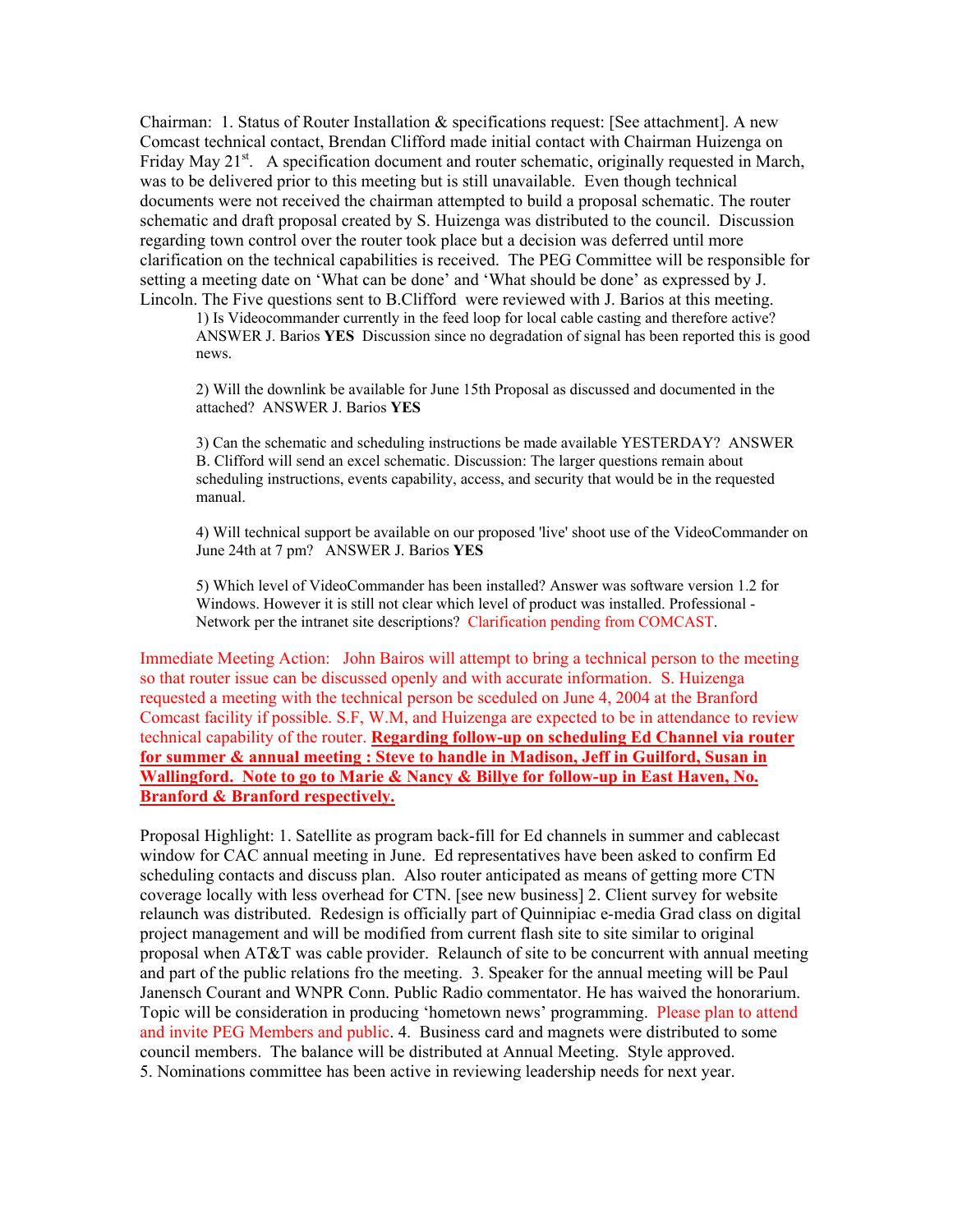Treasurer's report (Comments sent to Advisors with Monthly report received via e-mail): For the fiscal year ending June 30, 2004 projected total expenditures are \$2,609.39, which will result in a projected net deficit for the year of \$459.39, which excludes the \$5,450.00 restitution payment received back in October. Including the restitution payment, the Projected Total Surplus at June 30, 2004 is \$22,511.85.

#### **VI. Committee Reports.**

Insurance Committee: A. White has spoken with insurance representative. Discussion: Advisors would like some estimated costs for CAC budget and PEG status at Annual Meeting.

Customer Care Committee: An email digest alternative to advisors handling this task as a committee is available. S. Huizenga will distribute registration information to advisors. CTAM SmartBrief is a FREE daily consumer-oriented cable and telecommunications professionals briefing delivered free through e-mail http://www.smartbrief.com/ctam/

Budget Committee: Expenses to date were examined. Questions were raised regarding projected amount for insurance committee and whether towns should kick in for Alliance For Community Media Membership. S. Huizenga recommended to test our shared services model first because all of our funds in excess of \$2,000 annually is PEG Interest on prior years'grants. Honorariums and food for the annual meeting may actually put us over budget. Steve motions that we budget expenses at \$3500 for the next year. Marvin seconded. Motion carried. The first check from igive.com has arrived for \$10.99. Information on igive distributed. [See Attached] Budget to be prepared for Annual meeting with categories of expenses and revised expense cap and anticipating Insurance costs..

## **VII. COMCAST Report.** John Barios Reporting:

Effective June 20, 2004 hours of payment center will be changed to be more standardized state wide. Comcast leadership awards were awarded to two students from Wallingford in the amount of \$1,000 each. Branford American Legion awarded Comcast Certificate of Appreciation for flying American Flag. Channel line-up will change effective July 15, WWOR-TV will be dropped, New England Cable News will be moved to its spot in the line-up in slot 26. Slot 42 remains unaccounted for at this time. Clarification requested on the open channel's anticipated use.

Seven outstanding complaints have been resolved. The complaint regarding gross receipts tax on the bill remains in need of further clarification. He will look into getting a clearer response for the customer. Discussion and consensus: Any inquiry sent from CAC to Comcast should not get the standard reply because it is very likely the customer already received the standard reply and was seeking further clarification via the council. Council Members also asked for delineation of Gross Tax changes over the past year. Note: Complaint resolution copies were not made available for files. Complaint summary and process still needs attention as there is some concern about privacy newly expressed by company.

Question regarding a change in the April monthly report: CATV report is reviewed regularly as established at March Meeting in discussion with Mr. Speller. Statistics page has deleted basic members services counts per town. This is the line PEG verifies  $\&$  monitors its budget against. Restoration of that number to reports requested such that April Report is issued with a correction. The question was raised regarding whether or not this is a planned monthly change. J. Barios to research change. CAC wants to see a clarification and a retroactive correction for April.